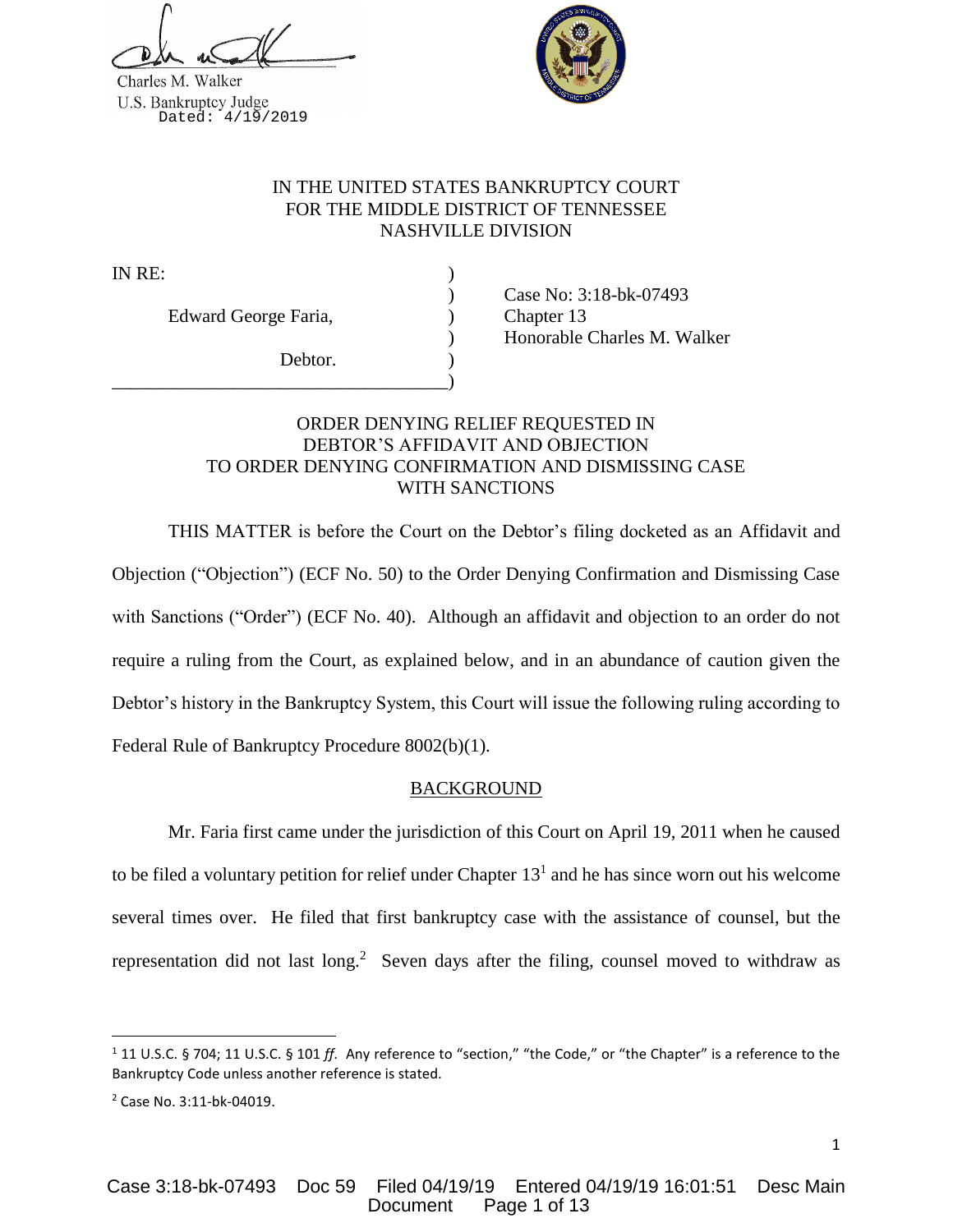attorney for the debtor due to a conflict of interest. While that motion was pending, Mr. Faria filed the first of the 84 documents and pleadings he would record with this Court over the next eight years, in five different bankruptcy cases – actually, I should say five *separate* bankruptcy cases, because they were not at all different from each other in what Mr. Faria sought to accomplish with each and every case.

The first document Mr. Faria filed was an expedited motion to withdraw his Chapter 13 bankruptcy filing. (ECF No. 22). In the motion, Mr. Faria properly cites to the Local Rules of this Court,<sup>3</sup> and two cases from the Tennessee Appellate Court.<sup>4</sup> He followed with a Notice of Voluntary Dismissal (ECF No. 26), properly citing the same case law regarding his *pro se* litigant status and treatment. The plan in this case sought to provide \$0 to the secured creditor, the mortgage company.

In his second petition for relief under Chapter 13, filed October 26, 2012, <sup>5</sup> Mr. Faria, acting pro se, filed a "bare bones" petition<sup>6</sup> followed 12 days later by a Motion for Extension of Time (ECF No. 8) to file his schedules, statement of financial affairs, and plan. The Motion for Extension was filed and noticed properly pursuant to LBR 9013-1<sup>7</sup>, and included a proper citation to § 521(i)(3). When the Motion for Extension was denied on December 10, 2012 (ECF No. 16), Mr. Faria filed a Motion for Reconsideration on December 20, 2012 (ECF No. 22) which contained a Brief in Support ("Brief") as an attachment. The Brief contained sections identified as

 $\overline{a}$ 

 $3$  LBR 9075-1 regarding expedited motions (Case No. 3:11-bk-04019, ECF No. 22, p.1).

*<sup>4</sup> Whitaker v. Whirlpool Corp*., 32 S.W.3d 222, 227 (Tenn. Ct. App. 2000), and *Paehler v. Union Planters Nat'l Bank, Inc.,* 971 S.W.2d 393, 396 (Tenn. Ct. App. 1997), for the premise that "*pro se* litigants are entitled to fair and equal treatment by the courts." (Case No. 3:11-bk-04019, ECF No. 22, p.1).

<sup>5</sup> Case No. 3:12-bk-09850.

<sup>6</sup> "Bare bones" filing is a term of art referring to a bankruptcy filing wherein only the petition for relief is filed.

 $<sup>7</sup>$  LBR 9013-1 governs motion practice and requires a proper form of notice, a deadline to respond, and a hearing</sup> date if a timely response is filed.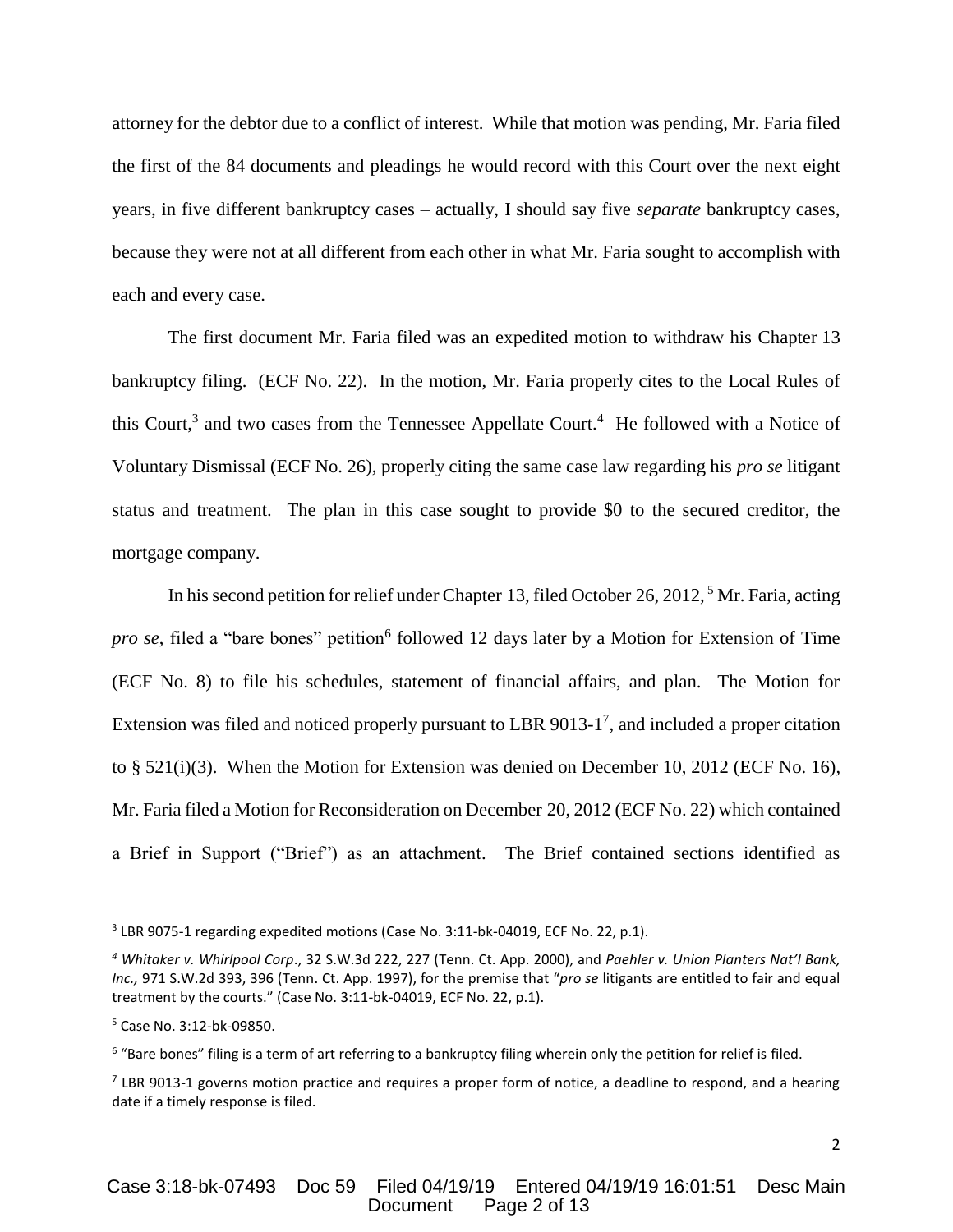Definitions, Statement of Facts, Argument and Points of Authority, and Conclusion. In the Brief, he cited<sup>8</sup> to a case from the Bankruptcy Court for the Western District of Texas for the reconsideration requirement that one of the grounds set forth in Federal Rule of Civil Procedure  $60(b)$  be asserted in the motion, as well as a U.S. Supreme Court case regarding due process.<sup>9</sup> In the Motion for Reconsideration, Mr. Faria also correctly referred to a U.S. Supreme Court case regarding his *pro se* litigant status,<sup>10</sup> and cited to  $\S$  521(i)(3) in support of his request for an extension to file required documents under §  $521(a)(1)$ . Mr. Faria was seeking an extension to January 13, 2013 to file his schedules – 79 days after the filing of the petition. His motion was denied.

Upon the Trustee's motion, the case was dismissed for unreasonable delay for failing to comply with the filing requirements of Federal Rule of Bankruptcy Procedure 1007 and 3015. Mr. Faria responded with an Objection to the Order Dismissing (ECF No. 40) wherein he cited to 11 cases in his argument that he established excusable neglect and therefore, his case should not be dismissed. FED. R. CIV. P. 60(b)(1). The Court dismissed the case on January 18, 2013. The proposed plan in the case provided for \$0 to the mortgage company.

Mr. Faria filed his third *pro se* petition for relief under Chapter 13 with this Court on June 27, 2017.<sup>11</sup> In his rebuttal to Select Portfolio's<sup>12</sup> objection to confirmation (ECF No. 44), and

 $\overline{\phantom{a}}$ 

 $8$  Any reference to "cited" or "citing" is a description regarding the use of format used to identify authority in legal pleadings, and in no way indicates or refers to the legitimacy of Mr. Faria's position.

<sup>9</sup> *In re Gonzalez*, 372 B.R. 837 (Bankr. W.D. Tex. 2007) citing *In re Rankin*, 141 B.R. 315, 319 (Bankr. W.D. Tex. 1992); and *Brock, Secretary of Labor v. Roadway Express, Inc*., \_\_\_ U.S.\_\_\_, 107 S. Ct. 1740, 1747, 95 L. Ed. 2d 239 (1987), respectively.

<sup>10</sup> "*Haines v. Kerner,* 404 U.S. 519, 92 S. Ct. 594, 30 L. Ed. 2d 652 (1972) stating wherein the court has directed that those who are unschooled in law making pleadings shall have the court look to the substance of the pleadings rather than the form." (Case No. 3:12-bk-09850, ECF No. 22, p.1).

<sup>11</sup> Case No. 3:17-bk-04384.

 $12$  Select Portfolio is the secured creditor holding a mortgage on Mr. Faria's residence.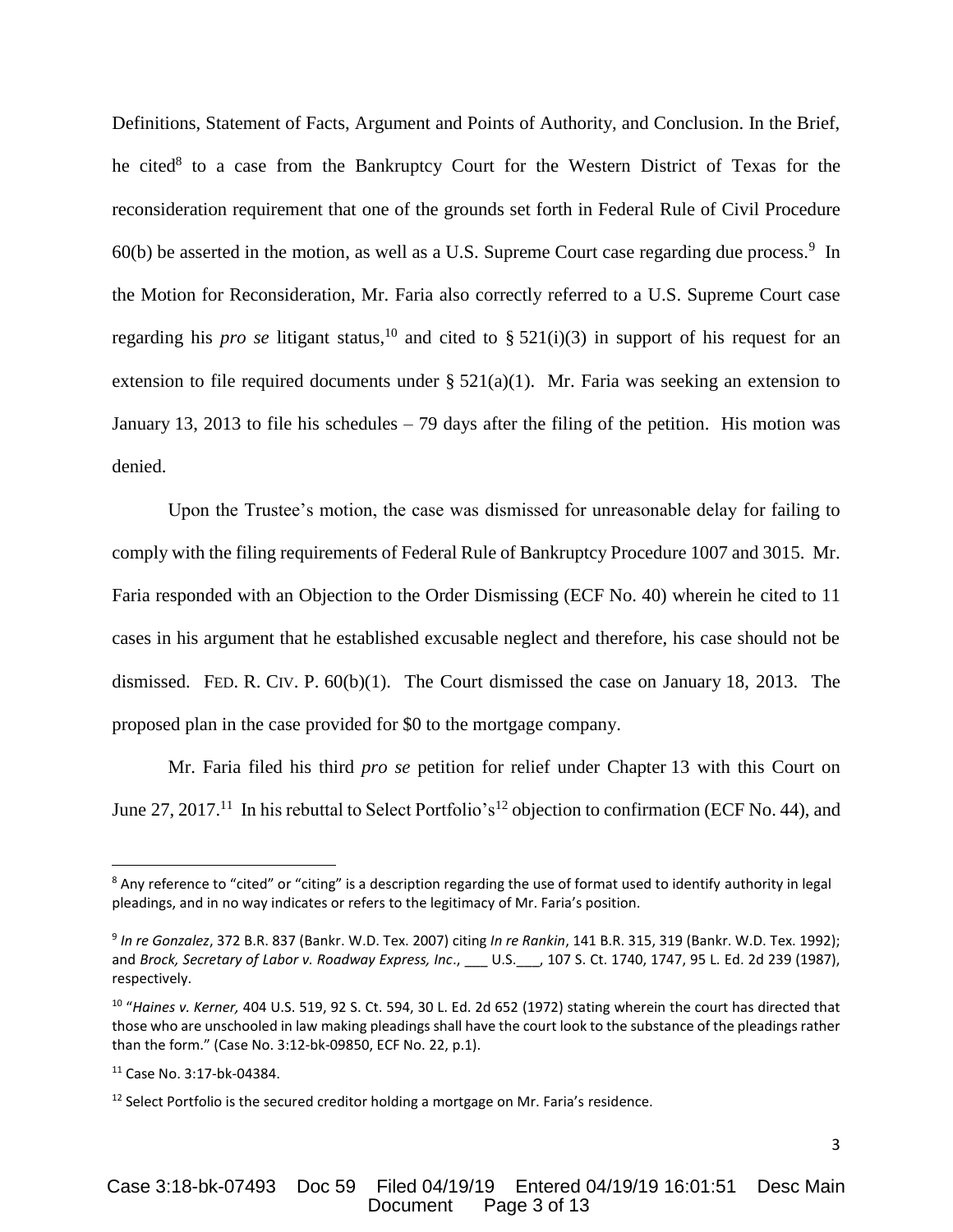his supporting Memorandum of Law (ECF No. 45), Mr. Faria cited to Title 15 of the U.S. Code in asserting allegations under the Fair Debt Collection Practices Act ("FDCPA").<sup>13</sup>

When his case was dismissed on the Trustee's motion for failure to comply with § 1325(b) by not providing for the secured creditor, Mr. Faria filed an objection to the dismissal (ECF No. 40) and cited to Federal Rule of Civil Procedure 52 seeking an amendment to the Court's findings of fact and conclusions of law, as well as citing to Federal Rule of Civil Procedure 59 seeking a new trial. In his 40-page pre-hearing statement (ECF No. 97), Mr. Faria included a copy of the FDCPA to support his position, and in his 34-page supplemental filing he included exhibits wherein he properly cited to and quoted federal case law regarding fraud under the FDCPA (ECF No. 100).

Just as in the current case, Mr. Faria filed his Notice of Appeal of the Order Denying Confirmation and Dismissing the Case while his Motion for Reconsideration was pending. Mr. Faria represented himself on appeal to the Middle District of Tennessee, and when the bankruptcy order was affirmed, he again appeared *pro se* in his appeal to the Sixth Circuit.<sup>14</sup> In both matters, Mr. Faria prosecuted his appeal according to the applicable rules, and filed briefs in support of his position. The plan in this case provided for \$0 to the mortgage company. This was the basis for dismissal and the issue on appeal, concerning the feasibility of a plan that does not comply with § 1325(b) by failing to provide for the secured creditor.

While the appeal was pending, Mr. Faria filed his fourth *pro se* petition for relief under Chapter 13 on May 2, 2018.<sup>15</sup> Again, he filed a plan (ECF No. 4) and an amended plan (ECF No.

l

<sup>13</sup> 15 U.S.C. § 1692.

<sup>14</sup> *See Faria v. Hildebrand*, No. 3:17-cv-01383, 2018 WL 3157072 (M.D. Tenn. June 27, 2018), and *Faria v. Hildebrand* (*In re Faria*), No. 18-5780, 2019 WL 366938 (6th Cir. Jan. 17, 2019), respectively.

<sup>15</sup> Case No. 3:18-bk-03010.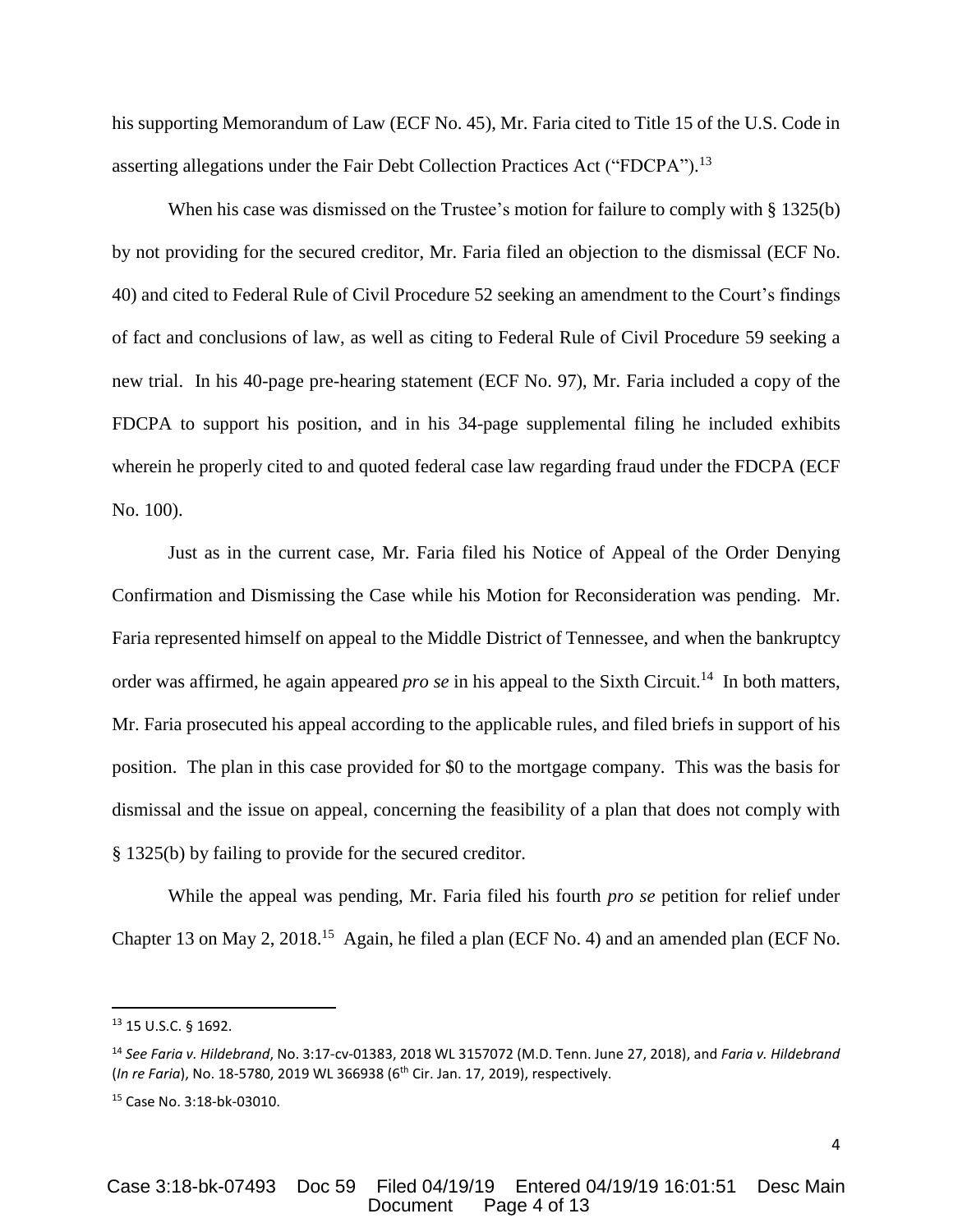19) that did not provide for the secured creditor. When the Trustee moved to convert the case to one under Chapter 7 wherein Mr. Faria's assets would be liquidated, Mr. Faria voluntarily dismissed the case in the face of the Trustee's motion and retained his property.

This brings us to the current case, Mr. Faria's fifth bankruptcy filing – also filed while the appeal in his third case was pending, also filed *pro se*, and also proposing a plan that does not provide for the secured creditor. In this case, Mr. Faria objected to the claims of Select Portfolio and the Internal Revenue Service (ECF No. 35). He also filed a Notice of Payment Under Protest, citing to a U.S. Supreme Court case and to Title 15 of the United States Code, and stating that he made a payment to the Trustee "under protest" and the Trustee failed to make "a counter offer to the payment." (ECF No. 38).

The Trustee moved to dismiss for failure to confirm a plan. When Mr. Faria did not amend his plan after the Sixth Circuit ruling in his third case,<sup>16</sup> and sought to confirm the plan in violation of that ruling, this Court granted the motion to dismiss with sanctions. In its discretion and based on its finding that Mr. Faria acted in bad faith in prosecuting a plan in violation of the Sixth Circuit ruling, this Court imposed a five-year bar to refiling as a sanction. (ECF No. 40). Mr. Faria filed the Objection that is the subject of this ruling.

In his Objection, Mr. Faria cited to and quoted sections of Title 15 several times, as well as a U.S. Supreme Court case regarding his *pro se* status. Noteworthy here is his conclusion wherein he moves this Court to rule on his Objection and set aside the order denying confirmation and dismissing the case with sanctions. Noteworthy because he capitalizes and bolds the words **MOVES**, **RULE**, and **SET ASIDE** (emphasis included) – the four words that transform the

l

<sup>16</sup> *Faria v. Hildebrand* (*In re Faria*), No. 18-5780, 2019 WL 366938 (6th Cir. Jan. 17, 2019) (affirming that a plan that does not provide for his secured creditor is not feasible).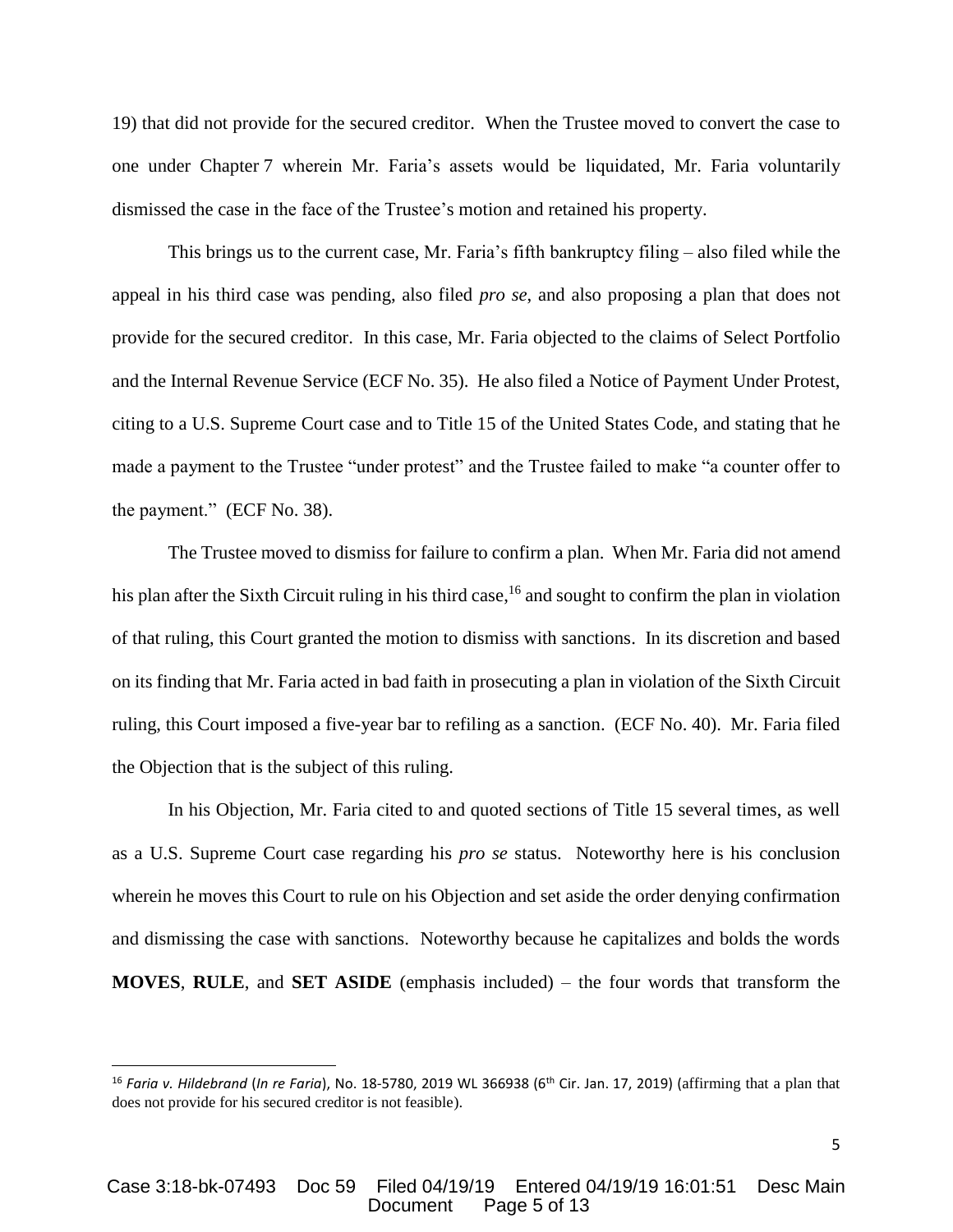Objection into a motion under Rule 60(b). Absent those four words, this is merely an objection to an order that contains no basis for relief and would require no action by this Court. Nothing else in the Objection even remotely approaches such a motion. This is questionable because Mr. Faria is so experienced in motions for reconsideration and appeals. Nevertheless, in an attempt to address any possible issues that may further offer Mr. Faria opportunity to hinder and delay his creditors, the Court will consider the Objection as a motion under Rule 60(b) made applicable here by Federal Rule of Bankruptcy Procedure 9024.

#### **Statutory Predicate**

As noted above, the four words emphasized in the conclusion of Mr. Faria's Objection

transform it into a motion under Rule 60(b), which provides:

**(b) Grounds for Relief from a Final Judgment, Order, or Proceeding.** On motion and just terms, the court may relieve a party or its legal representative from a final judgment, order, or proceeding for the following reasons: **(1)** mistake, inadvertence, surprise, or excusable neglect; **(2)** newly discovered evidence that, with reasonable diligence, could not have been discovered in time to move for a new trial under Rule 59(b); **(3)** fraud (whether previously called intrinsic or extrinsic), misrepresentation, or misconduct by an opposing party; **(4)** the judgment is void; **(5)** the judgment has been satisfied, released, or discharged; it is based on an earlier judgment that has been reversed or vacated; or applying it prospectively is no longer equitable; or **(6)** any other reason that justifies relief.

FED. R. CIV. P. 60(b).

Bankruptcy judges exercise broad discretion when considering Rule 60(b) motions and

such relief is appropriate only in extraordinary circumstances. *Ryt v. Peace (In re Peace),* 581

B.R. 856, 858 (B.A.P. 6th Cir. 2018) citing *Bavely v. Powell* (*In re Baskett*), 219 B.R. 754, 757

(B.A.P. 6th Cir. 1998).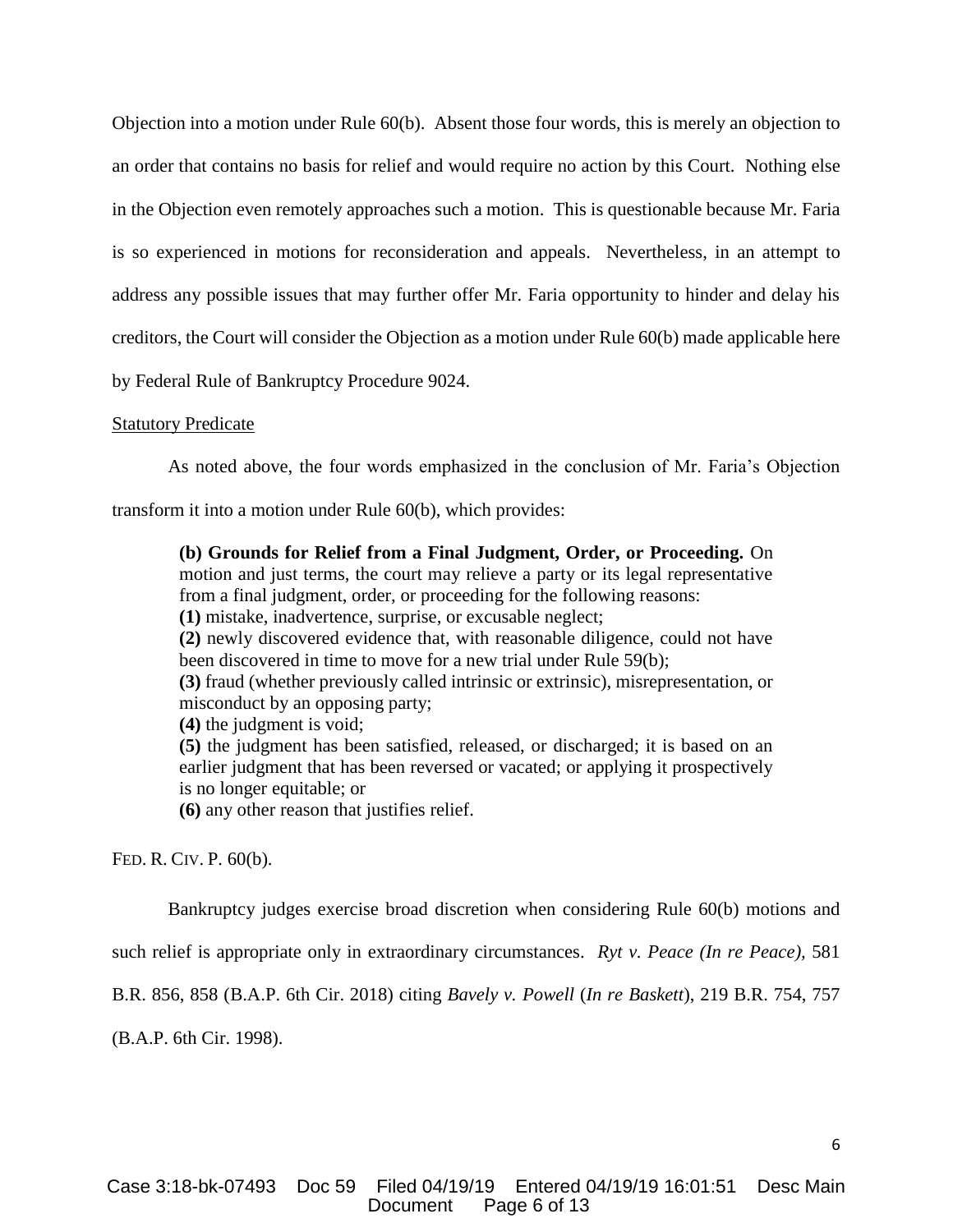Rule 60(b) lists the reasons a party may seek relief from a judgment, and in order to obtain

that relief, the movant must demonstrate the timeliness of the request, exceptional circumstances

that would warrant such relief, and lack of prejudice to the opposing party. *In re Gibson and Epps,* 

*L.L.C*., 468 B.R. 279, 290 (Bankr. E.D. Tenn. 2012). The relief afforded under Rule 60(b) is

appropriate in only two circumstances: when a party makes an excusable litigation mistake or

when a mistake of law or fact is contained in the final ruling. *Id*.

Rule 9024 incorporates Rule 60, making it applicable in bankruptcy proceedings, with

some exceptions not relevant to this case. FED. R. BANKR. P. 9024.

Significant to this matter is Rule 8002, specifically sections (a)(1) and (b)(1):

## **(a) In general**

## **(1) Fourteen-day period**

Except as provided in subdivisions (b) and (c), a notice of appeal must be filed with the bankruptcy clerk within 14 days after entry of the judgment, order, or decree being appealed.

## **(b) Effect of a motion on the time to appeal**

## **(1) In general**

. . .

If a party files in the bankruptcy court any of the following motions and does so within the time allowed by these rules, the time to file an appeal runs for all parties from the entry of the order disposing of the last such remaining motion: **(A)** to amend or make additional findings under Rule 7052, whether or not granting the motion would alter the judgment;

**(B)** to alter or amend the judgment under Rule 9023;

**(C)** for a new trial under Rule 9023; or

**(D)** for relief under Rule 9024 if the motion is filed within 14 days after the judgment is entered.

FED. R. BANKR. P. 8002.

The significance of this rule will be addressed below, but it is important to note at this juncture

that 8002(b)(1)(D) imposes a strict jurisdictional deadline. *See Allen v. Loveridge*, 223 F. App'x

770 (10th Cir. 2007); *see also In re Caterbone*, 640 F.3d 108 (3d Cir. 2011); *Abraham v. Aguilar*

*(In re Aguilar)*, 861 F.2d 873, 874 (5th Cir. 1988).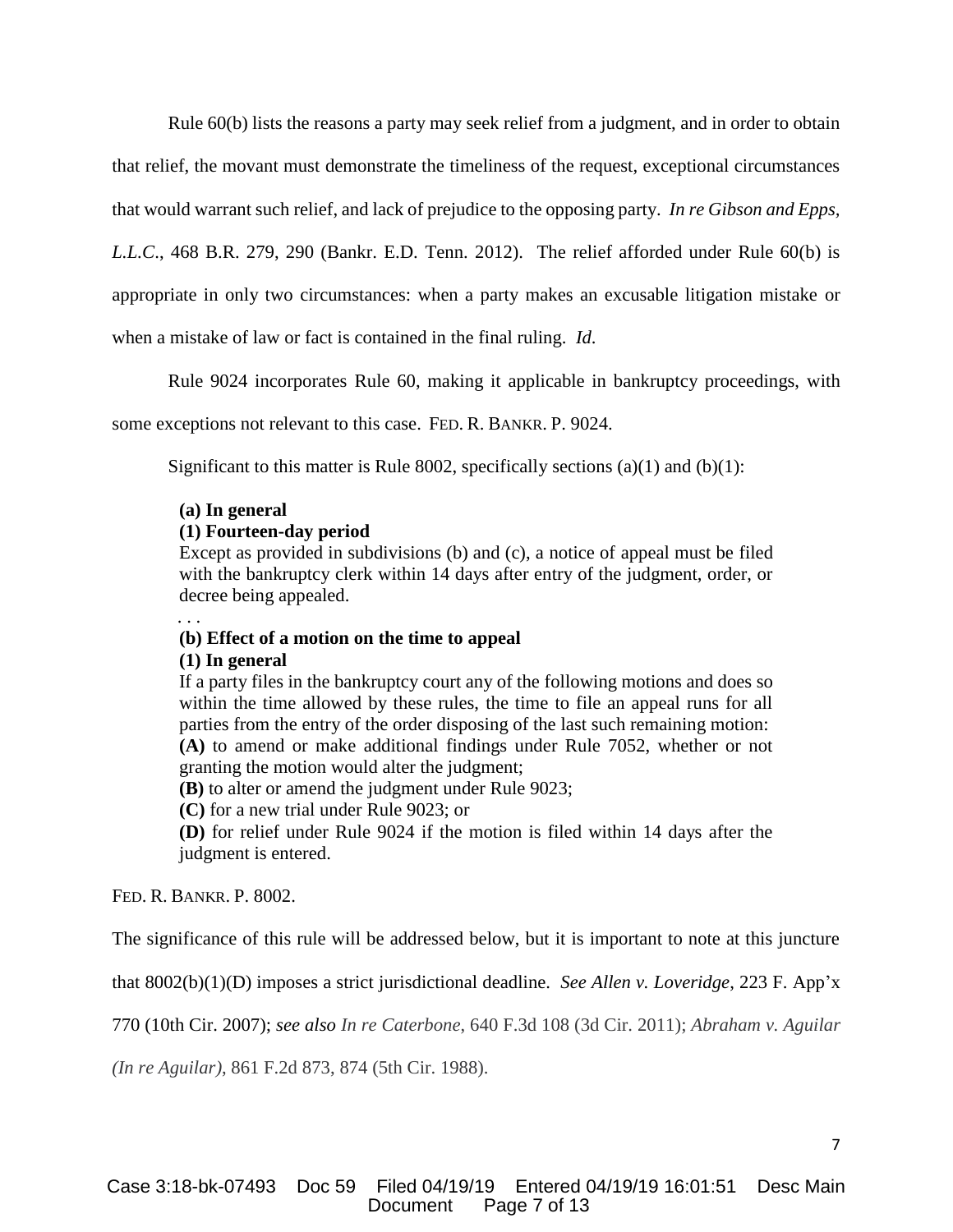#### **DISCUSSION**

## Bad Faith: *Pro Se*

As a preliminary matter, courts should apply "less stringent standards to filings by *pro se* litigants." *Cusano v. Klein (In re Cusano)*, 431 B.R. 726, 736 (B.A.P. 6th Cir. 2010). However, this sympathy has limits, and courts should not lower standards for litigants due to their *pro se* status in the presence of bad faith. *Id.* While it is true that Mr. Faria is a *pro se* litigant, his record in this Court indicates that he has a grasp of the law far above the typical *pro se* litigant, and his actions within the Bankruptcy System have only served to further his obvious intent to abuse the protections provided by the Code. As one example, Mr. Faria filed five Chapter 13 cases all proposing a plan that violates the same section of the Code.<sup>17</sup> Even after the appellate courts ruled in his own case that this was a violation of the Code, he still sought to proceed with no chance of confirmation and no distribution to his creditors.

As this Court previously found, Mr. Faria is neither a good-faith debtor nor a typical *pro se* litigant. Even setting aside Mr. Faria's continuous ploys to abuse the Bankruptcy System, this Court must still uphold the law and apply procedural rules equally to all, even *pro se* litigants. *In re Linder*, 215 B.R. 826, 831 (6th Cir. 1998) citing *Jourdan v. Jabe*, 951 F.2d 108, 109 (6th Cir. 1991) (affirming dismissal of appeal where *pro se* appellant failed to comply with Rule 8002), *Owens v. United States Bankruptcy Court* (*In re Owens*), 129 F.3d 1264 (6th Cir. 1997) (relying on *Jourdan* in affirming a district court's dismissal of a *pro se* appeal where the appellant failed to timely file the appeal under Rule 8002); *Jones v. Phipps*, 39 F.3d 158, 163 (7th Cir. 1994) ("[*P*]*ro se* litigants are not entitled to a general dispensation from the rules of procedure or court imposed deadlines.").

 $\overline{\phantom{a}}$ 

 $17 \S 1325(a)$ .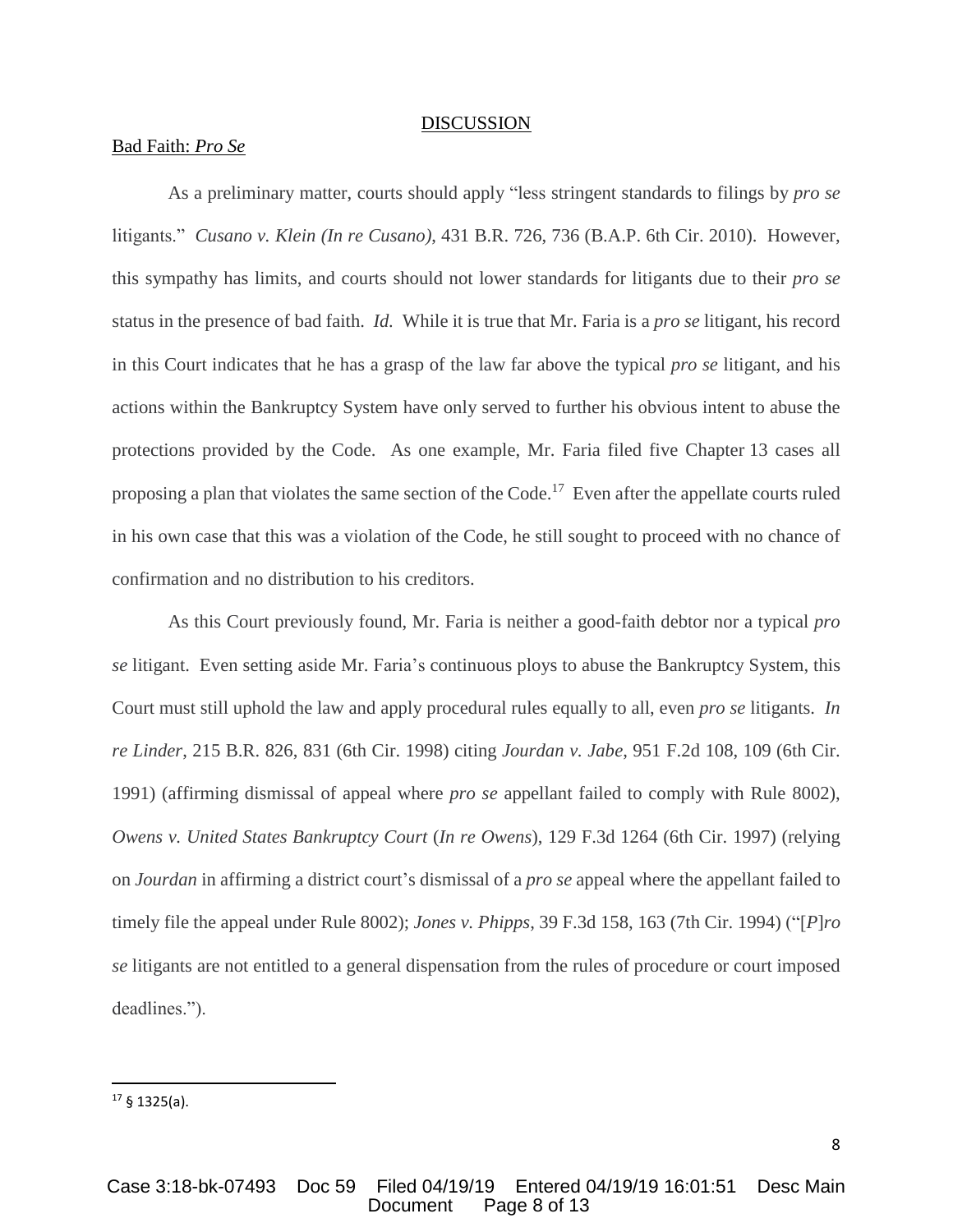#### Bad Faith: Factors

A debtor's intent to abuse the bankruptcy process is a key factor in determining the existence of bad faith. *In re Cusano*, 431 B.R. at 735 (citing *Alt v. United States (In re Alt)*, 305 F.3d 413, 419 (6th Cir. 2002)). Determining the existence or absence of good faith is fact specific and the Sixth Circuit has instructed the bankruptcy courts to consider the totality of the facts. *Id.*

Similarly, in the context of § 1307(b), that inquiry includes factors such as the timing of the Chapter 13 petition, the debtor's motive in filing the petition, the effects on creditors of the debtor's actions, and the debtor's treatment of the creditors before and after the petition was filed. *Id.* A debtor's intent to abuse the bankruptcy process heavily implicates a finding of bad faith. And while the bad faith inquiry is largely seen in the context of §§ 1112 and 1307, the finding of bad faith plays a role in the determination of whether a motion under Federal Rule of Civil Procedure 11(b) is objectively unreasonable. *Blachy v. Butcher*, 129 F. App'x 173, 180-81 (6th Cir. 2005) (affirming the district court's finding that filing a meritless Rule 60(b) motion that has largely been used to vex and unreasonably multiply litigation proceedings lacked a good-faith basis). Accordingly, provisions have been enshrined under both Rule 11(b) and Federal Rule of Appellate Procedure 38 to sanction such bad actors. *See B & H Med., L.L.C. v. ABP Admin., Inc.*, 526 F.3d 257, 271 (6th Cir. 2008).

The Debtor's history provides the facts to be considered in a bad faith determination. Mr. Faria has a long history in the Middle District of Tennessee. He has filed numerous bankruptcy petitions and several appeals to the higher courts – each time finding nothing but failure and accomplishing nothing but delay.

Of course, numerous filings do not necessarily imply a lack of good faith. Yet, as this Court has found previously, his treatment of his creditors and his continued proposal of plans that

9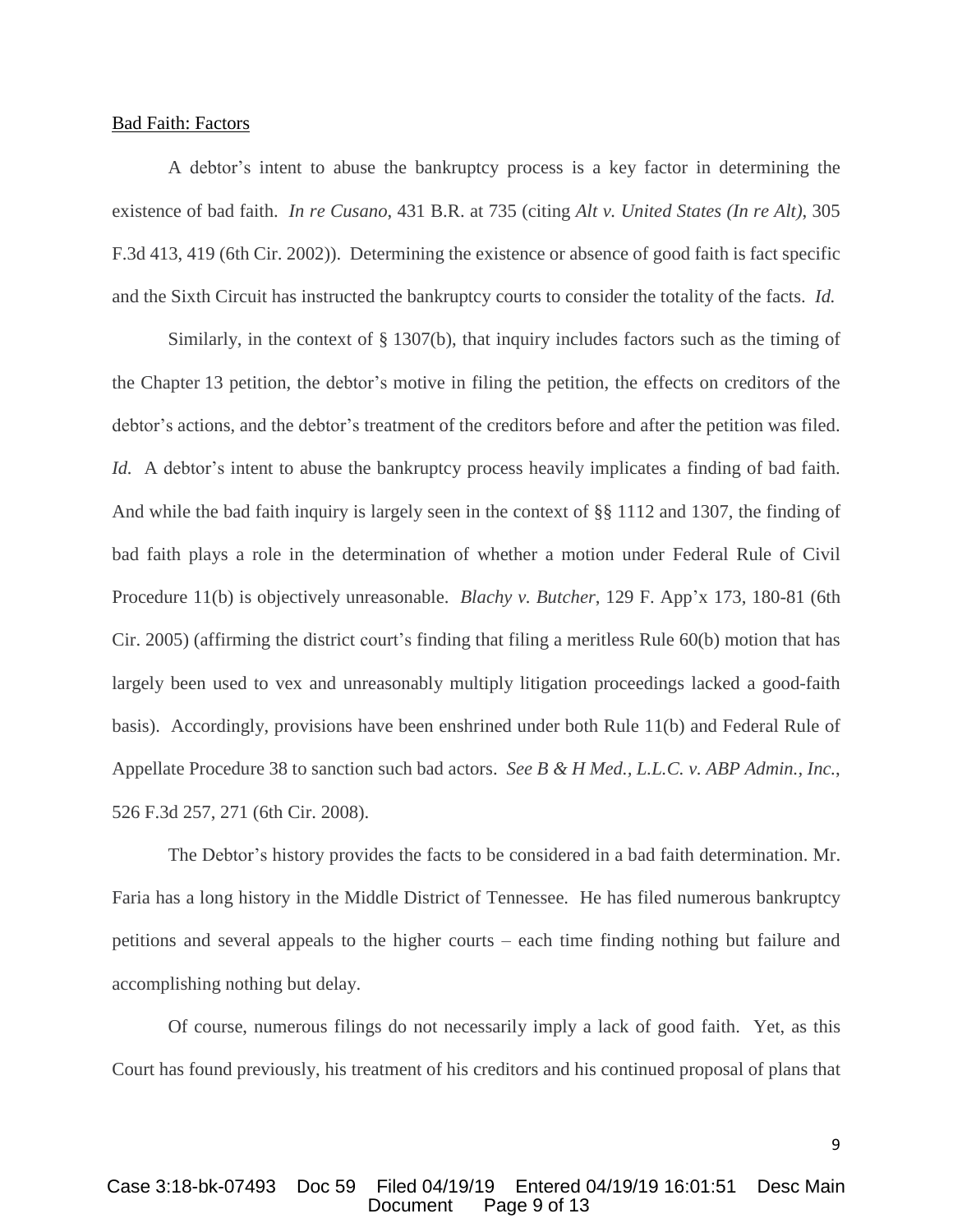this Court and the appellate courts have found to be not feasible and a violation of the Code, make it hard to find a shred of good faith. Rather, Mr. Faria continues to delay and vex his creditors in a currently successful attempt to avoid paying what is rightfully due.

In this objection, Mr. Faria indicates he seeks the relief afforded under Rule 60(b), but he does not assert any of the grounds for relief as articulated in subsections  $(b)(1)$ ,  $(2)$ , or  $(3)$  – curious given his experience in filing a motion for reconsideration in his second case citing 11 cases in support of his "excusable neglect" assertion. FED. R. CIV. P. 60(b)(1).

Subsections (4) and (5) are not applicable here, and even if this Court were to consider his Objection as a motion under the Rule 60 "catch-all" in (b)(6) of "any other reason justifying relief," he must have articulated an extraordinary circumstance. Mr. Faria's only assertion is that he is a *pro se* debtor. This does not rise to the level required for the exceptional relief requested. *Pro se* debtors are not all that uncommon. Furthermore, Mr. Faria's status as a *pro se* debtor has not deterred or hampered his abilities to champion his interests in this Court – as evidenced by his abundant filings and ability to remain in his residence some nine years after his last mortgage payment was tendered.

Assertions for Rule 60(b) relief must be made within a *reasonable* time. FED. R. CIV. P.  $60(c)(1)$  (emphasis added). A determination as to what constitutes "reasonable time" is a factspecific determination subject to the discretion of this Court. *In re Teligent, Inc*., 303 B.R. 728 (Bankr. S.D.N.Y. 2004). This is a bad-faith serial filer, that history has shown has only sought to wreak havoc with federal law in this Court at the expense of his creditors. "Reasonable" is not a finding that will be made in any context as it relates to this Objection. There is no reasonable time for a bad faith filing.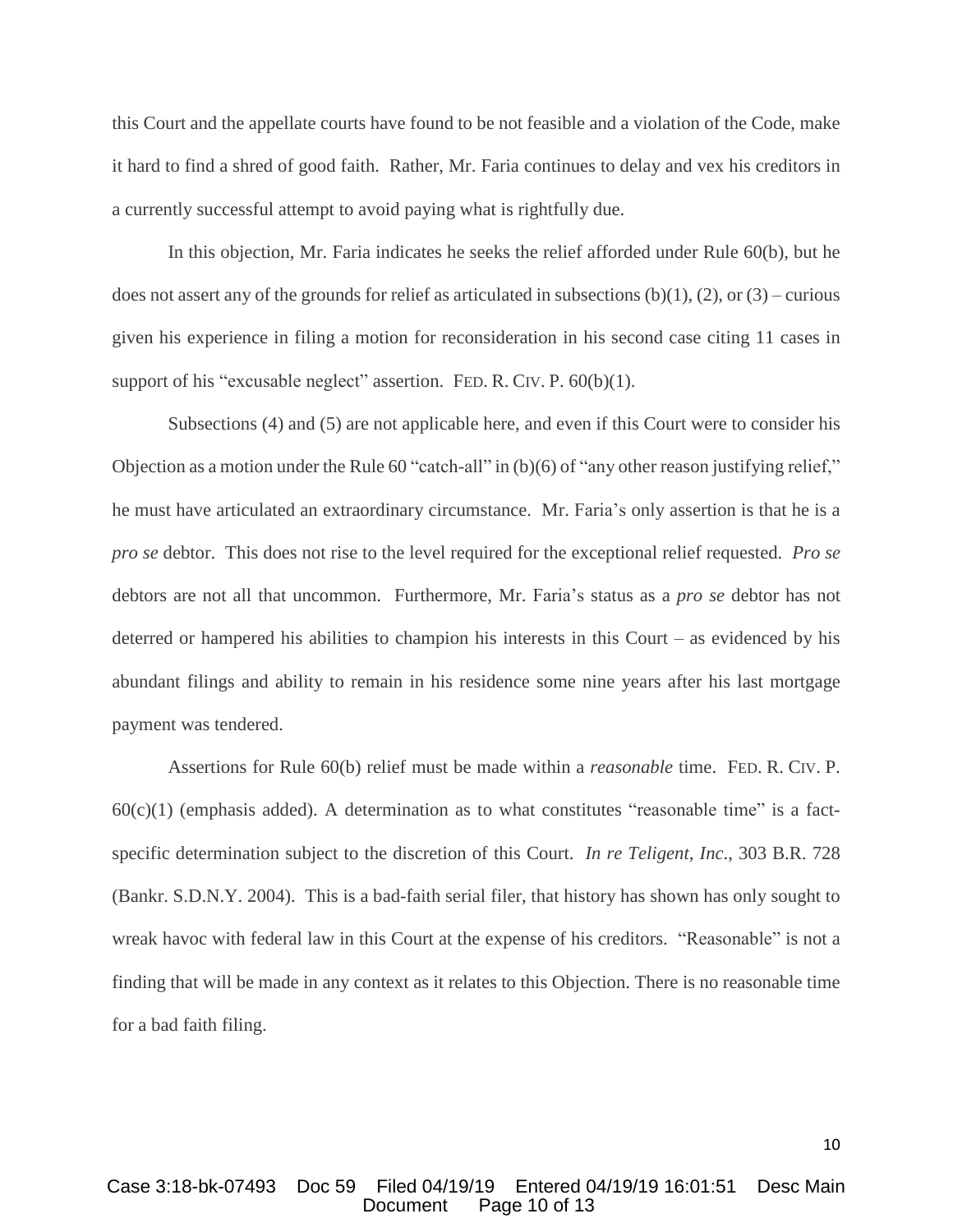Moreover, in his latest Objection, Mr. Faria specifically emphasized "**MOVES**," "**RULE**," and "**SET ASIDE**," indicating to this Court that he was seeking calculated relief. Why would a *pro se* litigant file such an Objection? Why emphasize those particular words? History indicates it is because he believes that the Federal Rules of Appellate Procedure 4(a) would provide him with additional time to file an appeal in the district court while relief sought in the Objection is pending. Additional time that results in the delay and aggravation of his creditors. And if this were a purely civil matter, Mr. Faria would have been successful, but this in fact is a fatal misstep in his continued objective to prolong proceedings and further hinder his creditors. Mr. Faria has forgotten that this is the Bankruptcy Court, and here the Federal Bankruptcy Rules apply.

### Bad Faith: Further Attempts at Abuse

While the appellate procedural rules might give Mr. Faria 28 days to file a Rule 60(b) motion in order to toll his appeals time frame under Appellate Rule  $4(a)(4)(A)(vi)$ , in this Court Rule 9024 and Rule 8002, respectively, apply.

To illustrate Mr. Faria's grasp of the procedural rules and laws of this Court, this Court provides an analysis of how such a motion *could* have continued Mr. Faria's exploitations had this been a federal civil matter instead of a bankruptcy matter: First, while a debtor may file a motion to set aside a bankruptcy court's decision within a year (in some cases), the debtor only has 14 days to file a "timely" appeal of the order. FED. R. BANKR. P. 8002, 9024. This stricter requirement comes from the legislature's recognition of the quick and time-sensitive nature of bankruptcy proceedings. Some circuits have interpreted this rule to be jurisdictional, depriving appellate courts of subject matter jurisdiction over non-compliant appellants. *In re Caterbone*, 640 F.3d 108 (3d Cir. 2011); *Patmon v. Mumina*, 997 F.2d 596 (10th Cir. 1992); *Abraham v. Aguilar (In re*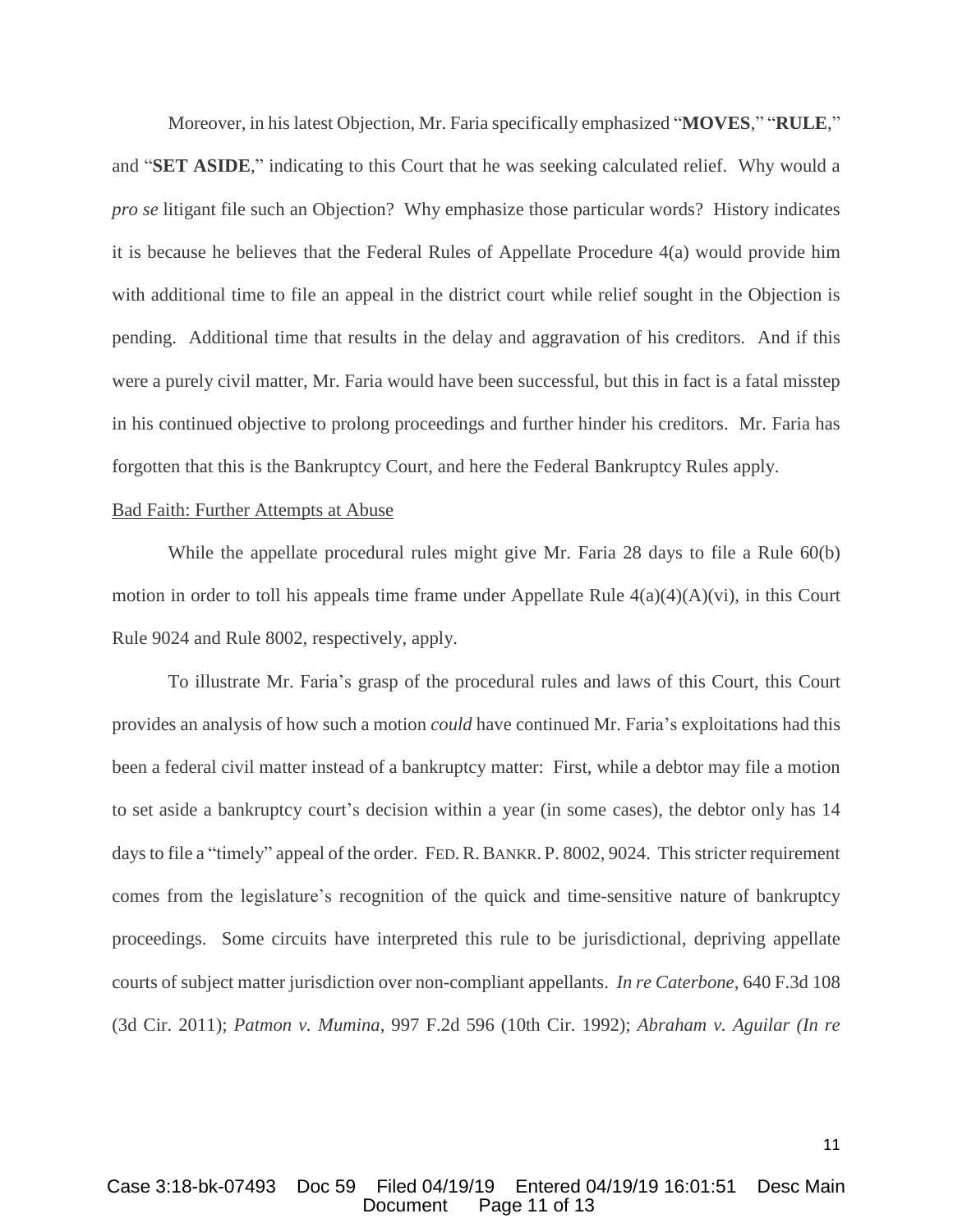*Aguilar)*, 861 F.2d 873, 874 (5th Cir. 1988); *Williams v. Samson Resources Corp. (In re Samson Resources Corp.)*, Civ. No. 16-1124 RGA, 2017 WL 3763999 78, at \*4 (D. Del. Aug. 30, 2017).<sup>18</sup>

However, if the movant timely files one of four motions, the time to file an appeal is tolled. FED. R. BANKR. P. 8002(b). Under Rule 8002(b)(1)(D), one such motion with a tolling effect is relief under Rule 9024. Rule 9024 is the Bankruptcy Code's equivalent of Rule 60. Under Rule 60(b), the court may, on motion or *sua sponte*, relieve a party of a final judgment or order for six reasons. However, to exercise the tolling effect on the appeals deadline, a Rule 9024 motion *must be timely filed* within 14 days. FED. R. BANKR. P. 8002(b)(1)(D) (emphasis added).

If this were in federal civil court, the deadline would increase to 28 days, thereby making Mr. Faria's appeal notice timely. Therefore, absent the applicable bankruptcy rules, Mr. Faria would have succeeded in his further abuse of the Federal court system.

It is obvious to this Court, given its experience with this debtor, that this was Mr. Faria's plan all along in filing the Objection: to further delay his creditors by tolling the appeal deadline. As has been evident in his numerous motions and appeals, Mr. Faria is not seeking the relief to which honest, but unfortunate debtors are entitled. Rather, Mr. Faria has one goal – to extend litigation as long as possible so that he may continue defrauding his creditors. If not for this misstep, Mr. Faria would have continued his abuse of the Code, avoiding any semblance of good faith. However, his fatal mistake has caused his untimeliness and stopped him in his disreputable pursuits.

 $\overline{\phantom{a}}$ 

<sup>&</sup>lt;sup>18</sup> Although revisions have been made to Rule 8002, the Advisory Committee notes that changes to the former rule are stylistic, and so should not affect the jurisdictional and tolling effects of the Rule. FED. R. BANKR. P. 8002, Advisory Committee Note (2014).